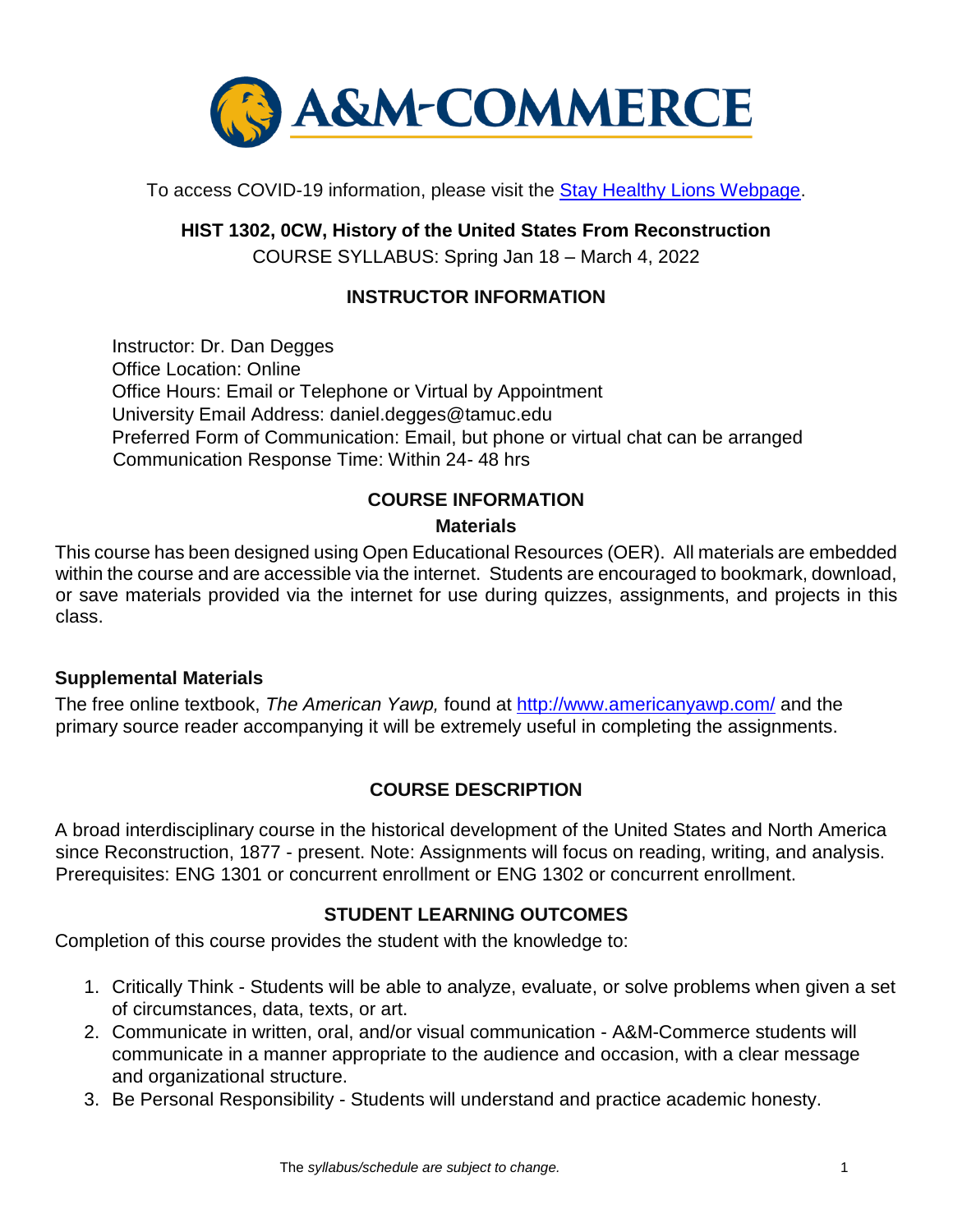4. Be Socially Responsibile - Students will demonstrate an understanding of societal and/or civic issues.

# **REGULAR AND SUBSTANTIVE COURSE INTERACTION**

As a general guide, students enrolled in a three semester hour course should spend one hour engaged in instructional activities and two to three hours on out-of-class work per week in a traditional semester. Students are expected to double this effort of engagement given that this course is being delivered in a seven-week term. Educational activities in this course are designed to ensure regular and substantive interaction between students and faculty to ensure that students are able to demonstrate competency.

# **COURSE REQUIREMENTS**

**Minimal Technical Skills Needed:** Students will need reliable computer and internet access for this course. Students must be able to effectively use myLeo email, myLeo Online D2L, and Microsoft Office.

**Instructional Methods:** This course is an online course. To be successful in this course, all content and course modules should be read and reviewed. All assignments and quizzes (both graded and not graded) must be completed. Please contact the instructor by email for any assistance.

Email your instructor as soon as you complete your pre-test so the instructor can access and grade your work.

**Student Responsibilities or Tips for Success in the Course:** To be successful in this course, all content and course modules should be read and reviewed. All assignments and quizzes (both graded and not graded) should be completed. Please contact the instructor by email for any assistance.

# **ASSESSMENT**

### **Pre-test**

The Pre-test for this course assesses your knowledge of the United States and North America's historical development from 1877. There are 100 points total (30 from multiple-choice, 20 from short identification, and 50 for essays). You will need a score of 80 to be able to move directly to the posttest.

The purpose of the pre-test is to provide a baseline understanding of your knowledge in this competency. The pre-test is a required course requirement and **must be completed** before placement by Professor into a series of Learning Outcomes (LO's) or Posttest.

### **Module Tests**

Each module has the following types of questions to test your knowledge: multiple choice quiz, short identification questions, and essays.

### **Quiz**

You need to complete a multiple choice quiz in each module. It is an excellent opportunity to review what you learned in each module.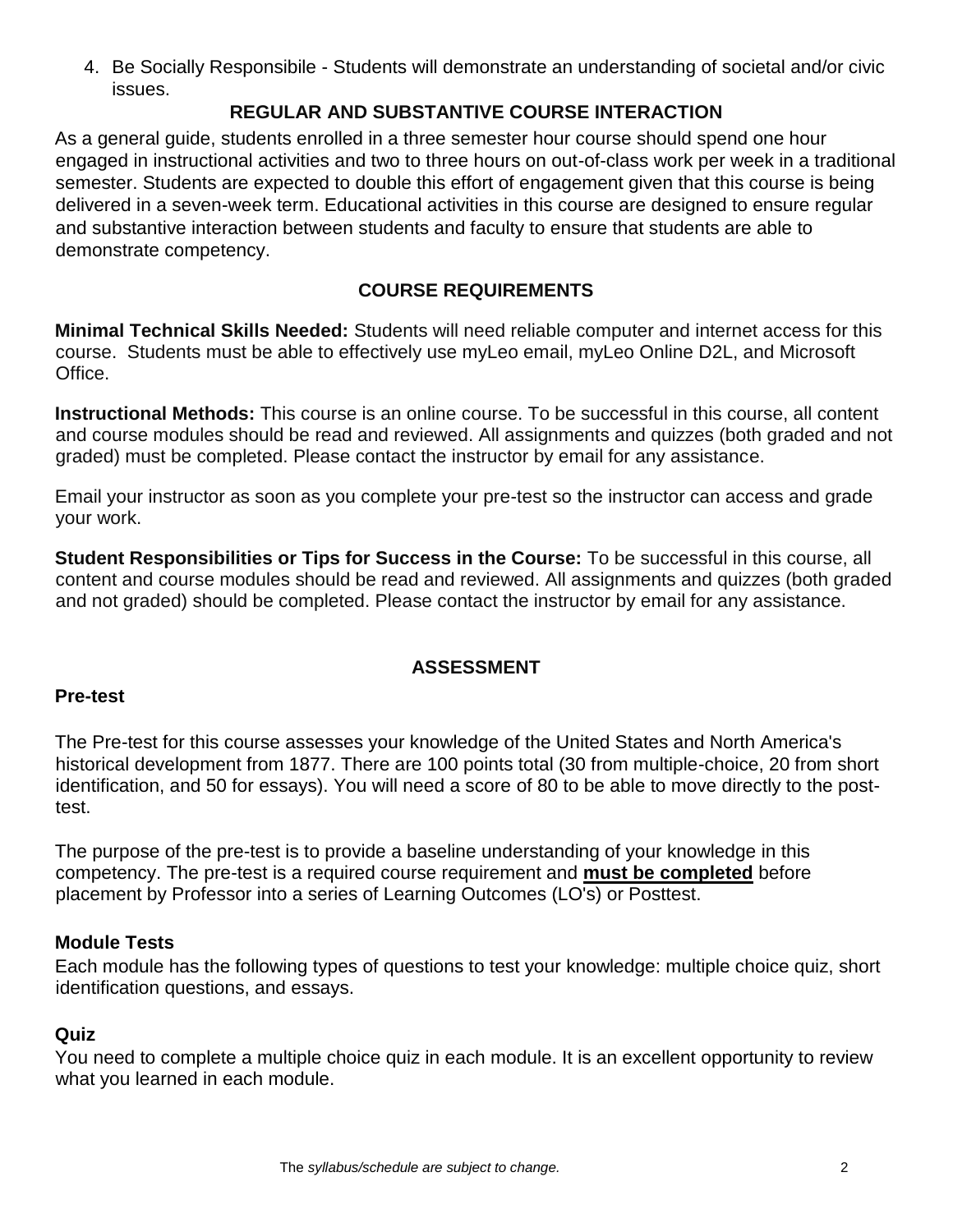### **Short Identification Questions**

The short identification questions require a written response, using complete sentences and appropriate grammar and punctuation. It should be one to two paragraphs in length. It should include the Who, What, Where, When, How, and Why of the prompt provided and an explanation of its significance. Significance explains why it is worth knowing about and how it enhances our understanding of the past.

#### **Essays**

Essays require a long-form written response, using complete sentences and appropriate grammar and punctuation. Expect to write 500 to 750 words to answer the prompt fully. You will be expected to cite any sources and quotes you use (see Student Responsibilities and Tips below).

#### **Assessment**

#### **Post-test**

The post-test for this course assesses your knowledge of the United States and North America's historical development from 1930. There are 100 points total (30 from multiple-choice, 20 from short identification, and 50 for essays).

The post-test is an assessment of your knowledge of the material required for the competency. A score of 80 points or higher is required to demonstrate competency.

If you score less than 80 points, you will have an opportunity to review the material and re-take the competency post-test. You may take the post-test assessment up to three times. If you have not passed the competency in three attempts, you will work with an Academic Coach to determine another method of fulfilling the program requirements in this subject.

### **GRADING**

A score of 80% or higher on both the Culminating Project and Posttest is required to demonstrate competency and receive credit for the course. The following items will be used to calculate the final grade in the course.

| <b>Item</b>                           | <b>Worth</b> |
|---------------------------------------|--------------|
| <b>Post-test Multiple Choice</b>      | 30 points    |
| <b>Post-test Short Identification</b> | 20 points    |
| Post-test Essay 1                     | 25 points    |
| Post-test Essay 2                     | 25 points    |
| Total                                 | 100          |

### **Grading Scale**

 $A = 90-100$  points  $B = 80 - 89$  points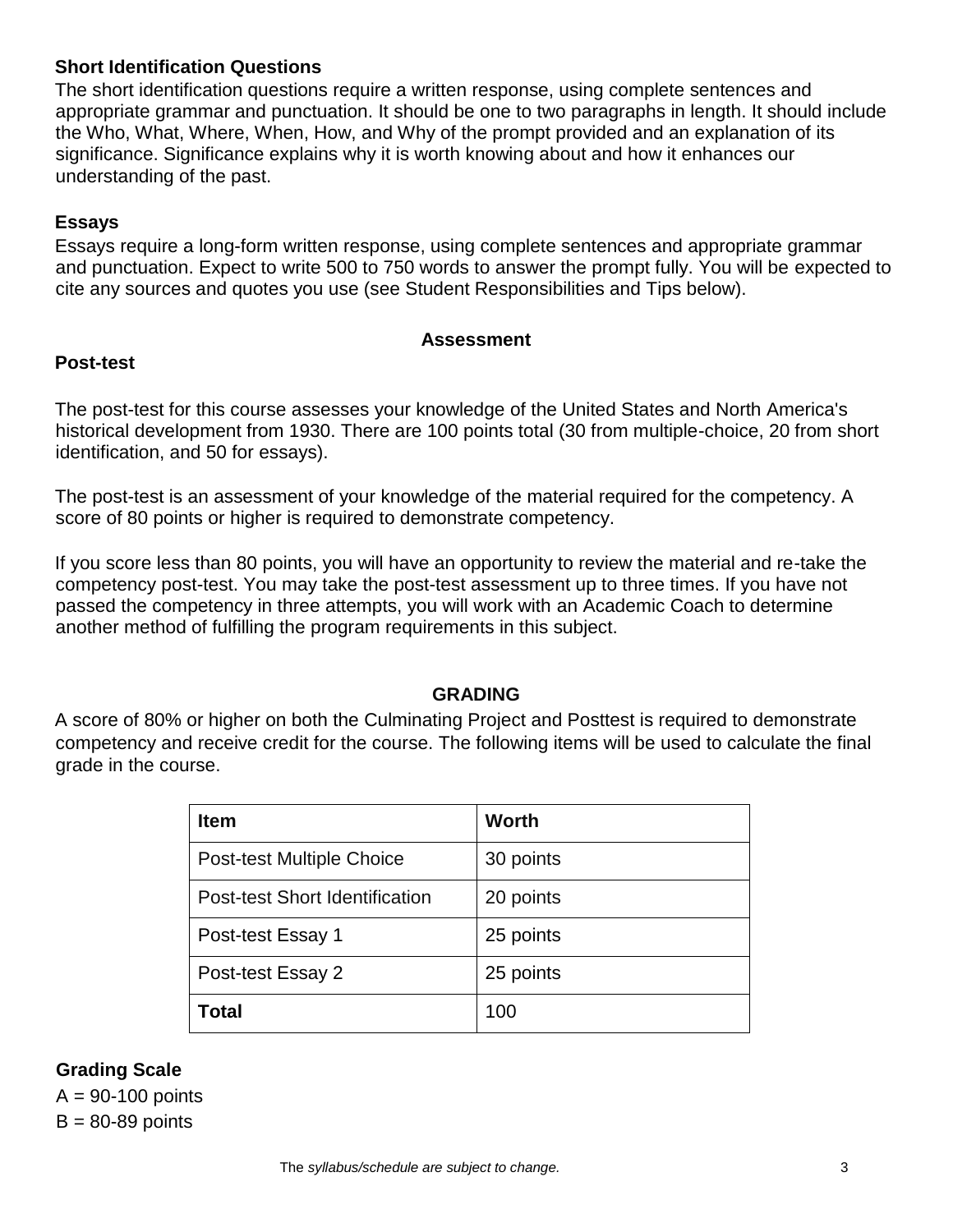# **TECHNOLOGY REQUIREMENTS LMS**

All course sections offered by Texas A&M University-Commerce have a corresponding course shell in the myLeo Online Learning Management System (LMS). Below are the technical requirements

Learning Management System (LMS) Requirements: View the [Learning Management System Requirements Webpage.](https://community.brightspace.com/s/article/Brightspace-Platform-Requirements) 

LMS Browser Support: Learn more on the [LMS Browser Support Webpage.](https://documentation.brightspace.com/EN/brightspace/requirements/all/browser_support.htm) 

YouSeeU Virtual Classroom Requirements: Visit the [Virtual Classroom Requirements Webpage.](https://support.youseeu.com/hc/en-us/articles/115007031107-Basic-System-Requirements) 

# **ACCESS AND NAVIGATION**

You will need your campus-wide ID (CWID) and password to log into the course. If you do not know your CWID or have forgotten your password, contact the Center for IT Excellence (CITE) at 903.468.6000 or helpdesk@tamuc.edu**.** 

**Note:** Personal computer and internet connection problems do not excuse the requirement to complete all course work in a timely and satisfactory manner. Each student needs to have a backup method to deal with these inevitable problems. These methods might include the availability of a backup PC at home or work, the temporary use of a computer at a friend's home, the local library, office service companies, Starbucks, a TAMUC campus open computer lab, etc.

# **COMMUNICATION AND SUPPORT**

If you have any questions or are having difficulties with the course material, please contact your Instructor.

### **Technical Support**

If you are having technical difficulty with any part of Brightspace, please contact Brightspace Technical Support at 1-877-325-7778. Other support options can be found on the [Brightspace](https://community.brightspace.com/support/s/contactsupport)  [Support Webpage.](https://community.brightspace.com/support/s/contactsupport)

### **Interaction with Instructor Statement**

This is an online course; therefore, expect most communication to be online as well. Correspondence will always be through university email (your "myLeo" mail) and announcements in myLeo online (D2L). The instructor will make every effort to respond to emails within 24 provided the correspondence follows the requirements listed below. Students are encouraged to check university email daily.

### **All emails from students should include:**

- **Course name and subject in the subject line (ex. ORGL 3322 – Posttest) Salutation**
- **Proper email etiquette (no "text" emails – use proper grammar and punctuation)**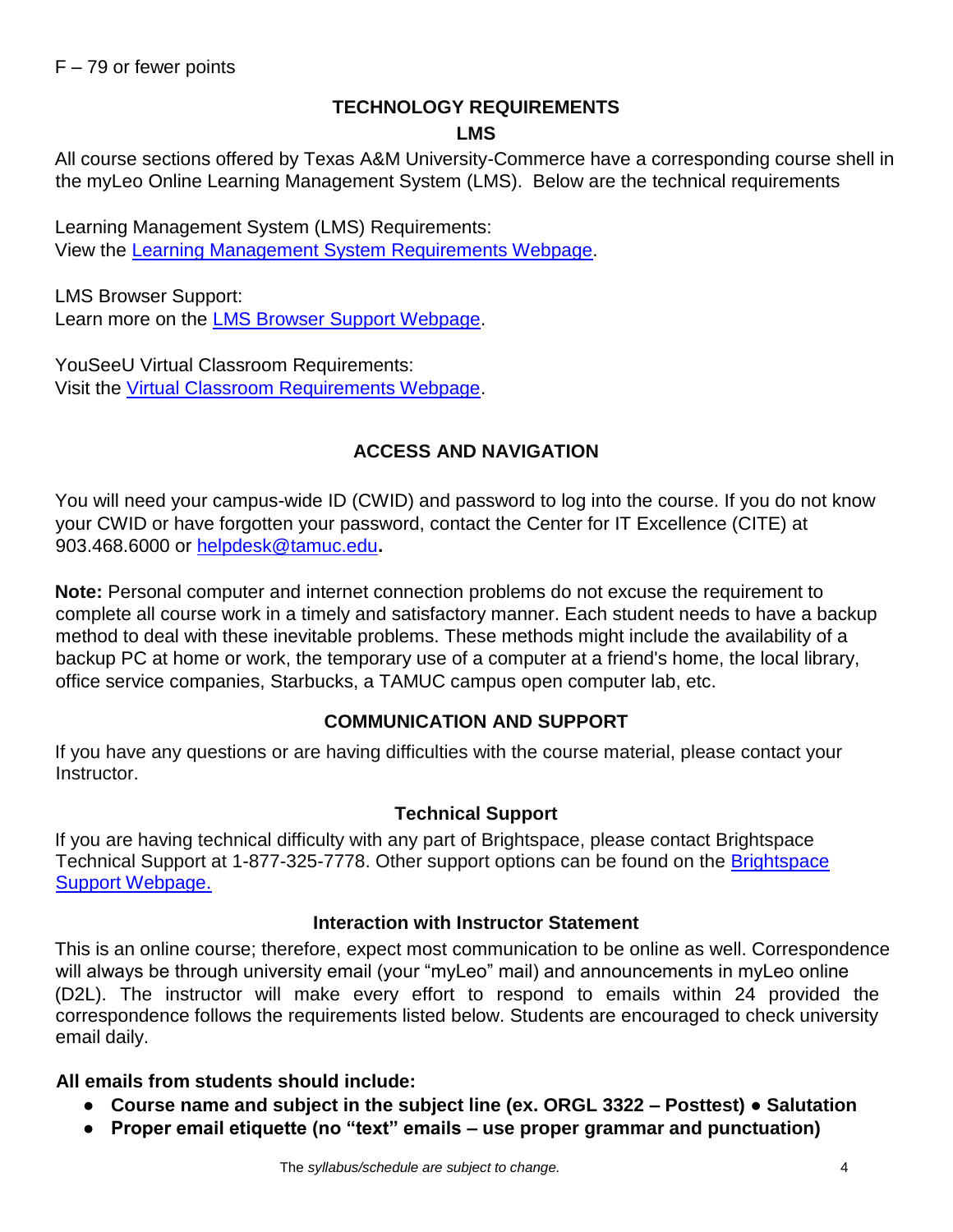**Student name and CWID after the body of the email** 

# **COURSE AND UNIVERSITY PROCEDURES/POLICIES Syllabus Change Policy**

The syllabus is a guide. Circumstances and events, such as student progress, may make it necessary for the instructor to modify the syllabus during the semester. Any changes made to the syllabus will be announced in advance.

### **Student Conduct**

All students enrolled at the University shall follow the tenets of common decency and acceptable behavior conducive to a positive learning environment. The Code of Student Conduct is described in detail online in the [Student Guidebook.](http://www.tamuc.edu/Admissions/oneStopShop/undergraduateAdmissions/studentGuidebook.aspx)

Students should also consult the [Rules of Netiquette Webpage](https://www.britannica.com/topic/netiquette) [f](https://www.britannica.com/topic/netiquette)or more information regarding how to interact with students in an online forum.

### **TAMUC Attendance**

For more information about the attendance policy, please view the **Attendance [Webpage](http://www.tamuc.edu/admissions/registrar/generalInformation/attendance.aspx)** and the [Class Attendance Policy](http://www.tamuc.edu/aboutUs/policiesProceduresStandardsStatements/rulesProcedures/13students/academic/13.99.99.R0.01.pdf)

# **Academic Integrity**

Students at Texas A&M University-Commerce are expected to maintain high standards of integrity and honesty in all of their scholastic work. For more details and the definition of academic dishonesty see the following procedures:

[Undergraduate Academic Dishonesty Po](http://www.tamuc.edu/aboutUs/policiesProceduresStandardsStatements/rulesProcedures/13students/undergraduates/13.99.99.R0.03UndergraduateAcademicDishonesty.pdf)licy [Undergraduate Student Academic Dishonesty Form](http://www.tamuc.edu/aboutUs/policiesProceduresStandardsStatements/rulesProcedures/documents/13.99.99.R0.03UndergraduateStudentAcademicDishonestyForm.pdf)

# **Students with Disabilities-- ADA Statement**

The Americans with Disabilities Act (ADA) is a federal anti-discrimination statute that provides comprehensive civil rights protection for persons with disabilities. Among other things, this legislation requires that all students with disabilities be guaranteed a learning environment that provides for reasonable accommodation of their disabilities. If you have a disability requiring an accommodation, please contact:

# **Office of Student Disability Resources and Services**

Texas A&M University-Commerce Velma K. Waters Library Rm 162 Phone (903) 886-5150 or (903) 886-5835 Fax (903) 468-8148 Email: studentdisabilityservices@tamuc.edu Website: [Office of Student Disability Resources and Services](http://www.tamuc.edu/campusLife/campusServices/studentDisabilityResourcesAndServices/)

### **Nondiscrimination Notice**

Texas A&M University-Commerce will comply in the classroom, and in online courses, with all federal and state laws prohibiting discrimination and related retaliation on the basis of race, color, religion, sex, national origin, disability, age, genetic information, or veteran status. Further, an environment free from discrimination on the basis of sexual orientation, gender identity, or gender expression will be maintained.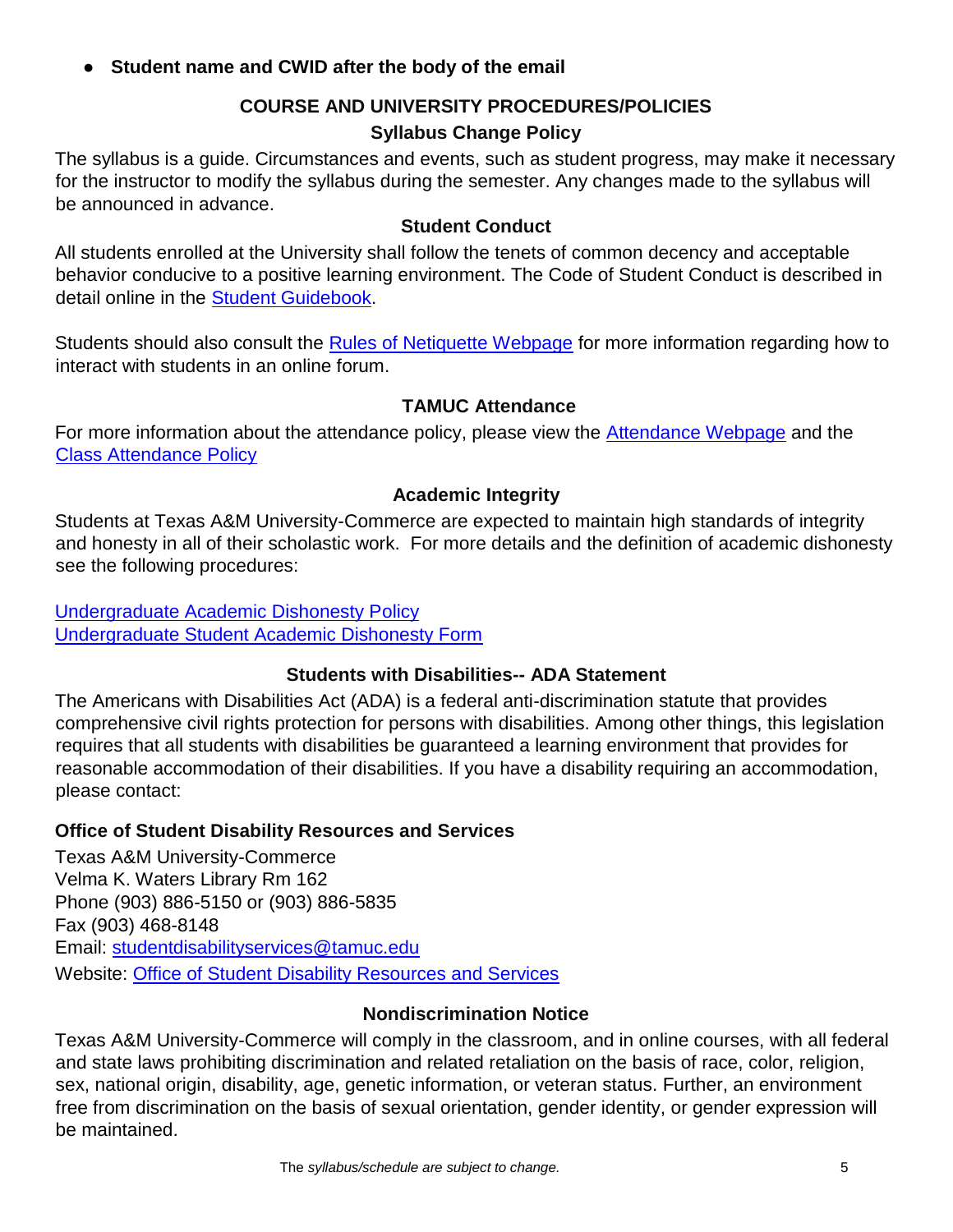### **Campus Concealed Carry Statement**

Texas Senate Bill - 11 (Government Code 411.2031, et al.) authorizes the carrying of a concealed handgun in Texas A&M University-Commerce buildings only by persons who have been issued and are in possession of a Texas License to Carry a Handgun. Qualified law enforcement officers or those who are otherwise authorized to carry a concealed handgun in the State of Texas are also permitted to do so. Pursuant to Penal Code (PC) 46.035 and A&M-Commerce Rule 34.06.02.R1, license holders may not carry a concealed handgun in restricted locations.

For a list of locations, please refer to the [Carrying Concealed Handguns On Campus](http://www.tamuc.edu/aboutUs/policiesProceduresStandardsStatements/rulesProcedures/34SafetyOfEmployeesAndStudents/34.06.02.R1.pdf) document and/or consult your event organizer.

Pursuant to PC 46.035, the open carrying of handguns is prohibited on all A&M-Commerce campuses. Report violations to the University Police Department at 903-886-5868 or 9-1-1.

# **Counseling Services**

The Counseling Center at A&M-Commerce, located in the Halladay Building, Room 203, offers counseling services, educational programming, and connection to community resources for students. Students have 24/7 access to the Counseling Center's crisis assessment services by calling 903- 8865145. For more information regarding Counseling Center events and confidential services, please visit [www.tamuc.edu/counsel.](http://www.tamuc.edu/counsel)

| <b>Learning Objectives</b><br>and Competencies  | <b>Materials to Read or Review</b>                                                                                | <b>Assignments</b>                                                                           |
|-------------------------------------------------|-------------------------------------------------------------------------------------------------------------------|----------------------------------------------------------------------------------------------|
| Pre-test                                        | No material required, but use of<br>American Yawp textboook ch. 16-23<br>will increase your chances of<br>passing | Pre-test Multiple choice<br>2 Short Identifcation questions 2<br>Essays                      |
| LO1: Capital & Labor<br>through Progressive Era | 6 Reading Assignments found in the<br>module                                                                      | Read the material for the week.<br>Complete the module quiz, short<br>idenfication and essay |
| LO <sub>2</sub> : World War 1 thru<br>Cold War  | 6 Reading Assignments found in the<br>module                                                                      | Read the material for the week.<br>Complete the module quiz, short<br>idenfication and essay |
| LO3: Post-war Economy<br>through Recent Past    | 5 Reading Assignments & 1 video<br>found in the module                                                            | Read the material for the week.<br>Complete the module quiz, short<br>idenfication and essay |

# **COURSE OUTLINE / CALENDAR**